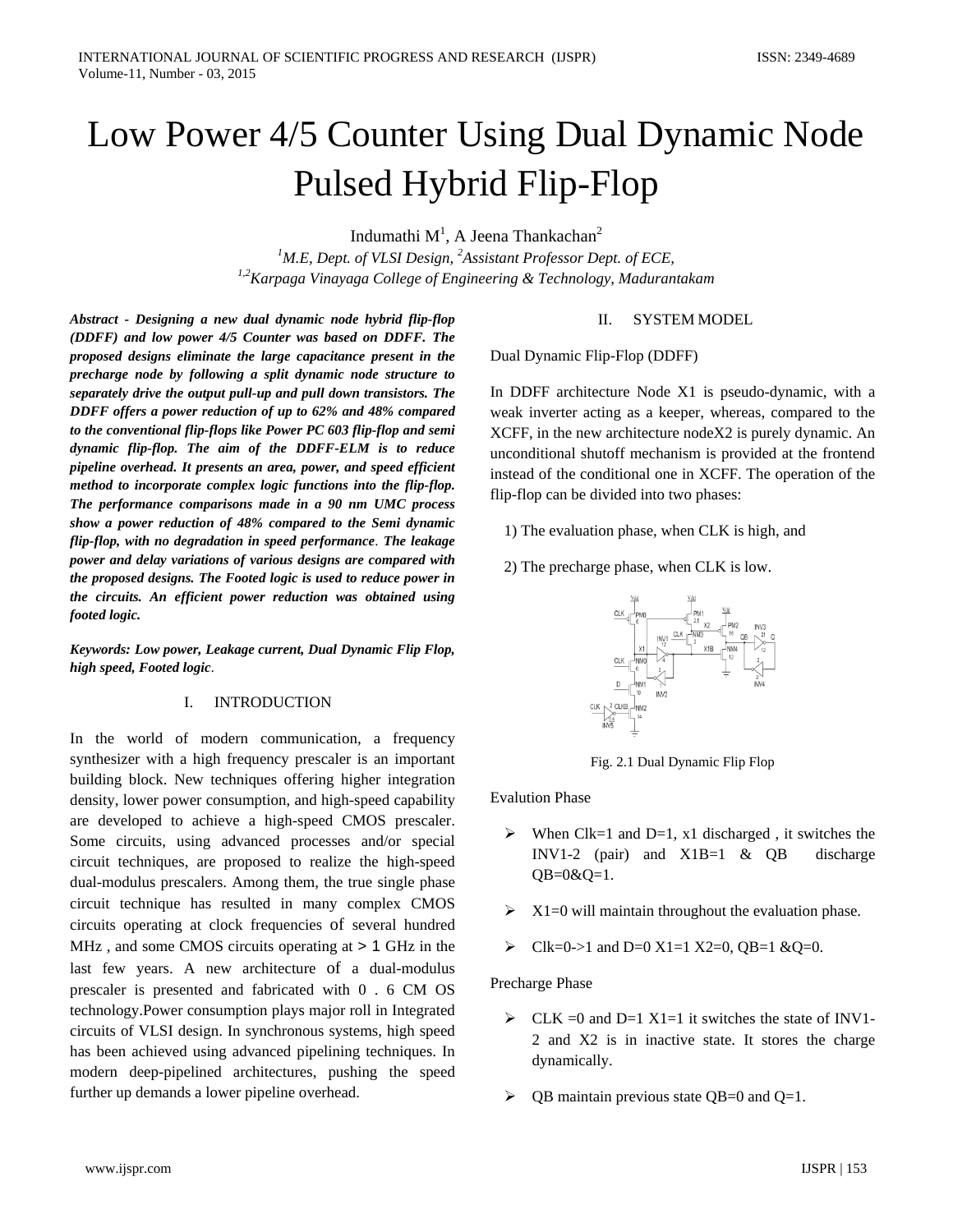$\triangleright$  CLK =0, D=0 it will remain previous state Q=0 and  $QB=1$ .

#### I. PREVIOUS WORK

Semi Dynamic Flip Flop (SDFF)

Semi dynamic flip flop is fastest classic hybrid structure. They are purely dynamic designs as well as pseudo dynamic design, which has an internal precharge structure and static output. Dynamic frontend and static output.

#### Disadvantages

- Redundant data transitions.
- Not efficient for power consumption because of large clock and large precharge capacitance,
- High power consumption devices,
- Area is also high.



Fig. 3.1 Semi Dynamic Flip Flop

Power PC 603 Flip Flop

PowerPC 603 is one of the most efficient classic static structures. The PowerPC 603 was based on master slave latch. They dissipate comparatively lower power and have a low clock-to-output (CLK-Q) delay. In a synchronous system, the delay overhead associated with the latching elements is expressed by the data to output (D-Q) delay rather than CLK-Q delay. It has advantages of having low power keeper structure and low latency direct path. Disadvantage of large data to output delay during large setup time.



Fig. 3.2 Power PC 603 Flip Flop

Cross Charge Control Flip Flop (XCFF)

A low power and high-speed flip-flop named Cross Charge control Flip-Flop (XCFF). It has two dynamic nodes driving output transistors separately. The minimum power-delay product of the XCFF is 48% smaller than that of CMOS flip flop and 20% smaller than that of the semi dynamic Flip-Flop (SDFF). Charge sharing is uncontrollable when complex functions are embedded is the disadvantage.

#### Conditional Data Mapping Flip Flop (CDMFF)

A new family of low power and high-performance flip flops, namely conditional data mapping flip flops (CDMFFs), which reduce their dynamic power by mapping their inputs to a configuration that eliminates redundant internal transitions.The conditional data mapping flip flop (CDMFF) is one of the most efficient which uses an output feedback structure to conditionally feed the data to the flip flop. This reduces overall power dissipation by eliminating unwanted transitions when a redundant event is predicted.

## II. PROPOSED METHODOLOGY

#### Footed Logic

An NMOS transistor is introduced in the circuit whose gate is shorted with its drain and connected to the source of the NMOS (before) clock transistor.



Fig.4.1 Schematic Diagram of PowerPC 603 Flip Flop with footed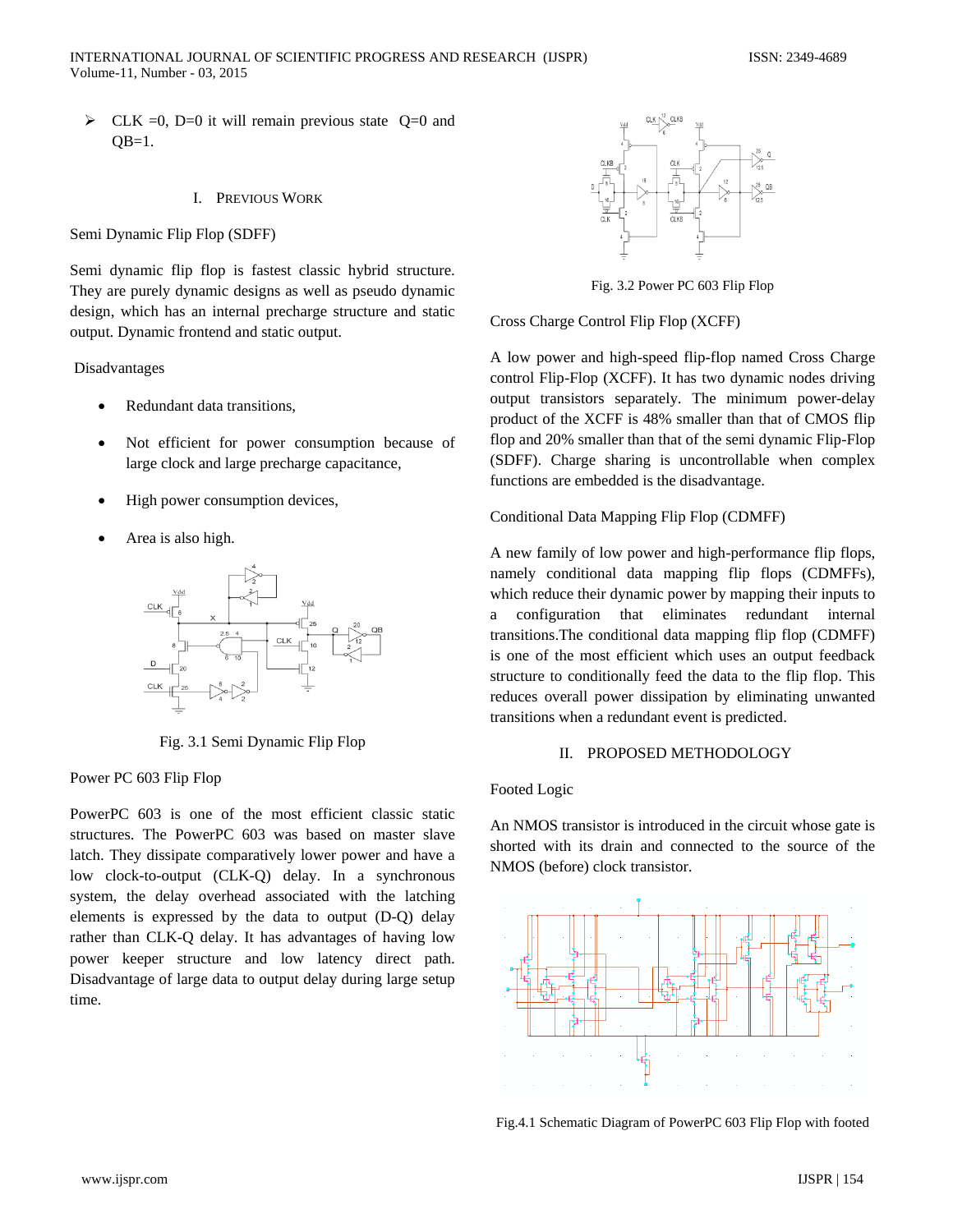The source of NMOS transistor is connected to gate. When input is low then dynamic node is always high and output is kept low regardless of operating phase.

Power PC Flip Flop with Footed logic

Dual Dynamic Flip Flop with Footed Logic



Fig.4.2 Schematic Diagram of Dual Dynamic Flip Flop with footed

# III. SIMULATION/EXPERIMENTAL RESULTS



Fig.5.1 Output Waveform of PowerPC Flip Flop with Footed logic

The clk and d which are the input signal and q&qb are considered as output signals.The output was based on D flip flop so when 1 is given as input to d then 0 as getting output for q and qb as inverted output of 1.

| 1.962925965682096e-06    |      |           |                      |            |                |            |            |                              |                                                      |             |               |             |
|--------------------------|------|-----------|----------------------|------------|----------------|------------|------------|------------------------------|------------------------------------------------------|-------------|---------------|-------------|
| <b>Evaluate Buffer M</b> |      |           | <b>Display Stack</b> | m          |                |            |            | $*$ standard $\therefore$ RF |                                                      |             |               |             |
| browser                  | vt   | n         | lastx                | <b>XKY</b> | dwn            | up         | sto        | rcl                          | <b>Special Functions</b><br>$\overline{\phantom{a}}$ |             |               |             |
| wave                     | vf   | <b>if</b> | clear<br>enter       |            | cist<br>undo   | арр<br>eex | sin<br>cos | asin                         | mag<br>acos phase log10 10**x                        | m           | exp           | abs<br>int. |
| family                   | vs   | <b>in</b> |                      |            |                |            |            |                              |                                                      |             |               |             |
| erplot                   | vdc  | idc.      | ٠                    | 7          | 8              | 9          | tan        | atan                         | real                                                 | d010        | $V^*K$        | 1/x         |
| plot                     | op   | opt       | ٠                    | 4          | 5              | 6          | sinh       | asinh                        | imag                                                 | <b>dB20</b> | $x^{\star}$ 2 | sqrt        |
| printvs                  | $wn$ | Visr      | ٠                    |            | $\overline{z}$ | з          | cosh       | acosh                        | $\mathbf{r}$                                         | 12          | 13            | 14          |
| print                    | mp   |           | ,                    | $\Omega$   | ٠              | $\bullet$  | tanh       | atanh                        |                                                      |             |               |             |

Fig.5.2 Power of PowerPC Flip Flop with Footed logic

The overall power in footed logic is reduced upto 63% when compared with power pc flip flop.



Fig.5.3 Output Waveform of Proposed Dual Dynamic Flip Flop with Footed logic

The clk, clkm and d which are the input signal and q&qb are considered as output signals.The output was based on D flipflop so when clk is given as 1 input the clkb is consider with the inverted input as 0 and then for d flip flop when 1 is given as input then 0 as getting output for q and qb as inverted output of 1.

| 1.718755551975087e-07 |     |           |               |                |                |     |      |                                    |                          |                 |        |                |
|-----------------------|-----|-----------|---------------|----------------|----------------|-----|------|------------------------------------|--------------------------|-----------------|--------|----------------|
| Evaluate Buffer       |     |           | Display Stack |                |                |     |      | $\blacklozenge$ standard $\Box$ RF |                          |                 |        |                |
| browser               | vt  | it        |               | lastx x<>v     | dwn            | up  | sto  | rel                                | <b>Special Functions</b> |                 |        |                |
| waye                  | vf  | if.       |               | clear          | cist           | арр | sin  | asin                               | mag                      | <b>In</b>       | $\exp$ | abs            |
| family                | VS. | <b>is</b> | enter         |                | undo           | eex | cos  |                                    | acos phase log10 10**x   |                 |        | int            |
| erplot                | vdc | idc       |               | 7              | 8              | 9   | tan  | atan                               | real                     | dB10 y**x       |        | 1/x            |
| plot                  | op  | opt       | ٠             | $\overline{4}$ | 5              | 6   | sinh |                                    | asinh imag               | $dB20 \times 2$ |        | sart           |
| printvs               | vn  | var       | ٠             | ı              | $\overline{c}$ | 3   |      | cosh acosh                         | $\mathbf{I}$             | 12              | 13     | f <sub>4</sub> |
| print                 | mp  |           | f             | $\bf{0}$       |                | ÷F- |      | tanh atanh                         |                          |                 |        |                |

Fig.5.4 Power of Proposed Dual Dynamic Flip Flop with Footed logic

The overall power in footed logic is reduced upto 82% when compared with dual dynamic flip flop.

Table 1. Comparison of Power Performance

| <b>Flip Flop</b> | <b>Number</b><br>of<br>transistor | Total<br>$power(\mu w)$ | <b>Total Power using</b><br>Footed $logic(\mu w)$ |  |  |  |
|------------------|-----------------------------------|-------------------------|---------------------------------------------------|--|--|--|
| Power PC 603     | 22                                | 81.59                   | 1.96                                              |  |  |  |
| <b>DDEE</b>      | 8.                                | 3.31                    | 0.718                                             |  |  |  |

### IV. CONCLUSION

A new low power DDFF and power pc flip flop is designed using footed logic. The proposed DDFF eliminates the redundant power dissipation present in the XCFF.A comparison of the proposed flip-flop with the conventional flip flops with Footed logic showed that it exhibits lower power dissipation along with comparable speed performances. The diode footed domino circuit design style and demonstrated that the technique is leakage-tolerant, achieves high-performance and low power compared to the conventional domino styles, and is suitable for scaled CMOS